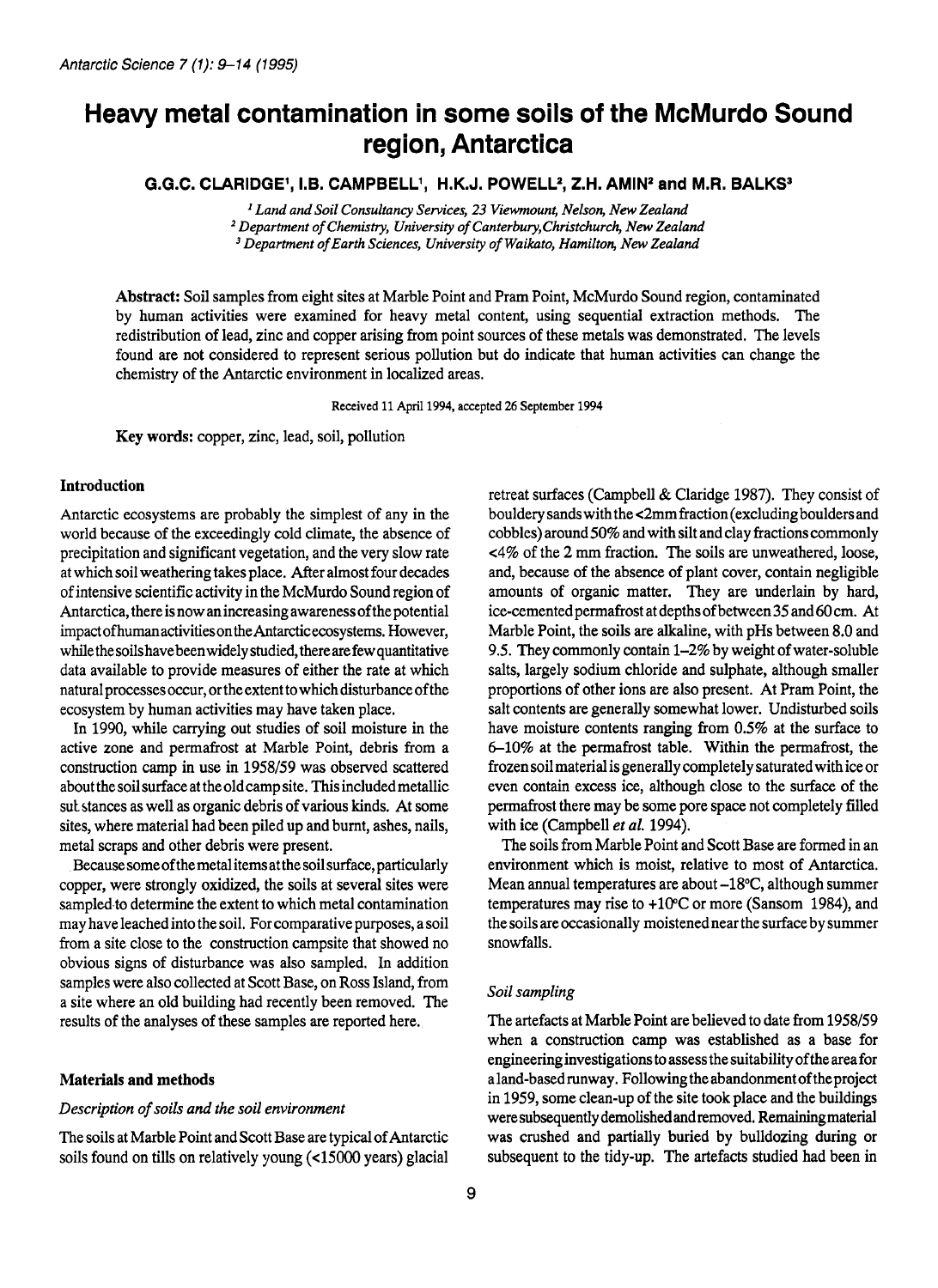position since that time.

At Marble Point, soil samples were collected in 1990 from directly beneath, at the edge of and 30 cm away from a crushed lead battery; from directly beneath a coil of wire, from beneath anaccumulationofrustingcans, and fromanadjacent sitewhere no cans were present; from directly beneath the site of a rubbish fire; and from an apparently undisturbed site some 50 m from the battery site in an area where no artefacts were obviously present. The "undisturbed" site would doubtless have been walked over many times during the period of occupation of the camp. Details of the sample sites, including site numbers and sampling depths are given in Table I.

At Scott Base a site was sampled by the door of the former mess hut, which had been removed the previous season. Although no artefacts were seen, apart from a scatter of fine debris, kitchen rubbish was stored close by during the 25 years the building was in use and the site would have been subjected to continuous contamination from human activities during this time.

**Table I. Sample depths and results of preliminary acetic acid extraction of**  samples, Element concentrations as  $\mu$ g  $g^{-1}$  soil. nd = not detected.

| sample | depth<br>(cm)                                     | Pb     | Zn       | Cu    |
|--------|---------------------------------------------------|--------|----------|-------|
|        | Marble Point, beneath crushed lead battery        |        |          |       |
| 578b   | $20 - 30$                                         | 28.5   | 0.36     | 0.04  |
| 578c   | $30 - 40$                                         | 0.25   | $0.04 -$ | <0.04 |
| 578d   | $40 - 55$                                         | 0.09   | 0.03     | <0.04 |
| 578e   | >55                                               | 1.8    | 0.008    | <0.04 |
|        | Marble Point, edge of battery                     |        |          |       |
| 643a   | $0 - 5$                                           | 11.6   | 0.61     | 0.05  |
| 643b   | $10 - 15$                                         | 0.09   | 0.07     | <0.03 |
| 643c   | $20 - 30$                                         | 0.33   | 0.03     | <0.03 |
|        | Marble Point, 30cm from battery                   |        |          |       |
| 643d   | $0 - 5$                                           | 3.7    | 0.24     | <0.04 |
| 643e   | $10 - 15$                                         | 1.02   | 0.17     | <0.04 |
| 643f   | $20 - 30$                                         | 0.75   | 0.05     | 0.19  |
|        | Marble Point, beneath copper wire on surface      |        |          |       |
| 579a   | $0 - 2$                                           | nd     | 3.3      | 10.6  |
| 79Ь    | $2 - 5$                                           | nd     | 1.6      | 0.18  |
|        | Marble Point, rubbish dump sites under rusty cans |        |          |       |
| 580a   | $0 - 2$                                           | < 0.09 | 4.0      | 0.11  |
|        | adjacent to 580a but no cans present              |        |          |       |
| 580b   | $0 - 5$                                           | <0.09  | 4.9      | 0.04  |
|        | Marble Point, site of fire                        |        |          |       |
| 582b   | $0 - 3$                                           | 0.46   | 488      | 3.6   |
| 582c   | $3 - 10$                                          | 0.04   | 0.03     | <0.04 |
| 582d   | $10 - 16$                                         | 0.09   | 1.30     | <0.04 |
|        | Scott Base, old mess hut site, by door            |        |          |       |
| 601a   | $0 - 1$                                           | 0.09   | 8        | 0.24  |
| 601b   | $1 - 8$                                           | 0.2    | 62       | 1.7   |
| 601c   | $8 - 19$                                          | 0.64   | 10.6     | 1.3   |
| 601d   | 19-29                                             | <0.09  | 0.42     | 0.10  |

#### *Sample collection and preparation*

Pits were excavated to the level of the ice-cement; samples were collected from the side of each pit using aclean trowel and stored in plastic bags. Samples were collected from the bottom of the pit upwards to avoid possible contamination from surface material falling down the sides of the pit. When returned to the laboratory, they were air-dried at 30°C and sieved through a 1 mm nylon mesh in a clean area. All subsequent analyses were on the <lmm fraction and were carried out in a class 100 clean room. Microscopic examination **(x** 50) did not reveal any particulate material (PbO,, CuCO,, ZnO) which could be ascribed to the point sources. However, the possibility that particulate matter contributed to the analyses remains.

## *Metal extraction*

Sodium acetate was Aristar quality. Ammonia solution and acetic acid were purified by isopiestic distillation of the Analar (BDH) reagents. Sodium pyrophosphate (Analar) was purified by electrolysis using a mercury pool cathode. Mercury used for electrolysis was BDH Aristar grade.

To obtain a preliminary estimate of the presence of heavy metals lg portions of each sample were extracted with **4 ml**  0.1M acetic acid and centrifuged at 3000 rpm in a centrifuge of 100 mm radius.

The sequential extractions were designed to identify the forms in which the heavy metals are found in the soils by using extracting reagents which preferentially attack different sites. The methods used are applicable to soils with contents of clay minerals or organic matter typical of soils in temperate regions, which can absorb or complex metal ions. Antarctic soils have low clay contents, generally around 1-5%, and extremely low organic matter contents. A four step extraction system was used. 1 g portions were extracted for one hour with **8** ml of 1.OM ammonium acetate adjusted to pH 7, centrifuged, and the supernatant removed. This procedure extracts water-soluble ions and those on the exchange complex of clays and organic matter (Chapman 1965). The residue was then extracted with **8** ml of sodium acetate at pH5 for **2** h, with intermittent agitation, centrifuged and the supernatant removed for analysis. This procedure removes metal ions bound to carbonates as well as other acid-soluble cations (Tessier *et al.* 1979). The residue from this step was then extracted with **8** ml of 0.04M hydroxylamine hydrochloride in 0.5M acetic acid for 6 h at 90°C to extract metal cations bound to iron and manganese oxides (Tessier *et al.* 1979). The final extraction was made with 10 ml of sodium pyrophosphate for 12 h to render organic matter and the associated metals soluble (Elsokkary & Låg 1978).Residues were not resuspended and washed between sequential extractions, but the maximum carryover of extractant in consecutive steps was measured as *5%.*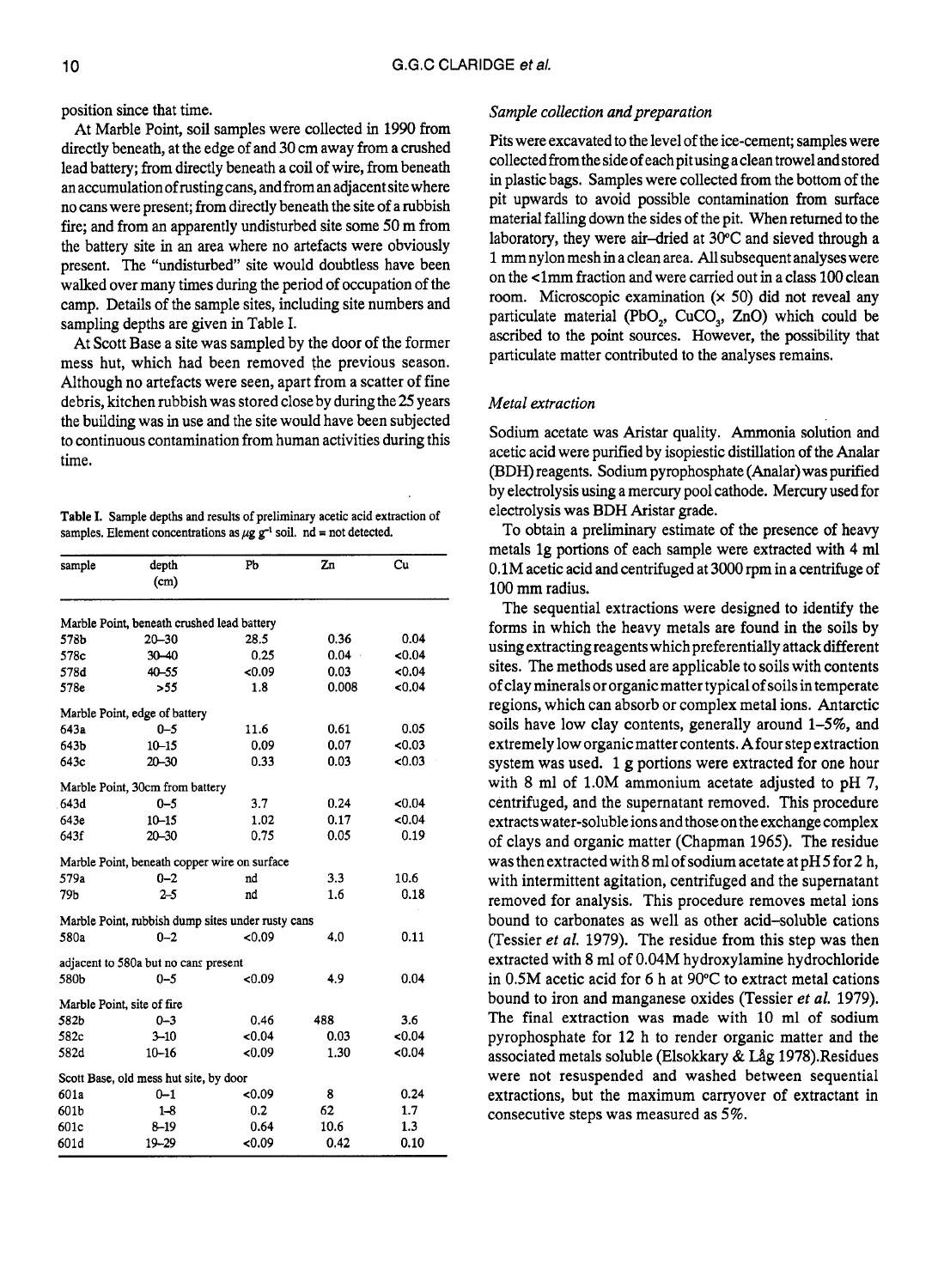# *Analysis*

In all extracts, the heavy metals Pb, Zn, *Cu* and Cd were determinedusing differential pulse anodicstripping voltammetry (DPASV) and, for *Cu* and Zn, electrothermal atomic absorption spectrometry (ETAAS).

For DPASV, a PAR 384B Polarographic Analyser and PAR 303A hanging mercury drop electrode was used. Instrumental parameters were: drop size, medium; N<sub>2</sub> purge, 10 min; stir, fast; deposition time, 5-10 min; pulse height, 25 mV; scan rate *5* mv **s-'.** Typical measurements involved addition of 50 p1 (upper horizon)-3000  $\mu$ l (lower horizon) of extract into 10 ml Milli-Q water and 500  $\mu$ l 1M KNO<sub>3</sub> (Aristar) in the cell. Calibration was by spiking with standard solutions of analyte metals. All measurements were relative to a blank (instrument subtracted) prepared using the same aliquot of pure extractant and KNO,. Typical blanks were: for hydroxylamine, 0.4 ppb Cu, 0.03 ppb Pb, 3 ppb Zn; for  $Na_A P_2O_n$ , 0.05 ppb Cu, 0.03 ppb Pb; for acetate buffer, 2ppb *Cu,* 4ppb Pb, 0.8 ppb Zn. Extracted humic matter was problematic only for pyrophosphate extracts, and particularly for *Cu* and Zn whose stripping peaks were most affected by humate tensammetric waves. *Cu* and Zn in these extracts were determined by ETAAS.

**A** GBC 2000 series furnace and controller and a GBC 903 spectrometerwithPAL **1OOOautosamplerwasusedforETAAS.**  Resonance lines used were 324.7 nm *(Cu)* and 213.9 nm (Zn); continuum source background correction was used routinely. Standards (0.01-0.06 ppm *Cu,* 0.004-0.035 ppm Zn) were prepared in the appropriate extract. Sample injections were Cu: 12 $\mu$ l of extract (diluted 2-100 fold with extractant) + 12 $\mu$ l 1% HNO<sub>2</sub> modifier; Zn:  $5\mu$ I (diluted 40–2000 fold) +  $5\mu$ I 1% HNO<sub>2</sub> (for NH<sub>2</sub>OH extracts). Furnace conditions were: dry 110°C (ramp 30s, hold **5s),** 140°C (20,5); ash 650°C (15,5); atomize 2400°C (1.0,2.0); clean 2500°C (1.0, 1.0).

The results obtained by the two methods were in satisfactory agreement. For *Cu* the values were typically within **t** 10-20% by the two techniques; for Zn the **ETAAS** values were typically 2040% (average 25%) higher, perhaps indicating incomplete separation of colloidal material during centrifugation. By ETAAS the lower limit of measurement  $(5 \times DL)$  was *c.*  $0.001 \mu g g^{-1}$  for Cu and Zn. By ASV the lower limit was set empirically by the concentration of analyte, diluted 20-fold, which gave a stripping current of **5nA** after 10 min deposition. For Cu, Pb and Zn this was 0.04, 0.09 and 0.03  $\mu$ g g<sup>-1</sup> respectively. For the wide range of analyte concentrations all DPASV **RSDs** were in the range 0.45% Humified organic matter was measured by the absorption of the pyrophosphate extract at 465 nm, using fulvic acid solutions as standards. For more complete analytical details see Amin (1993).

## **Results**

#### *Preliminary extractions*

Levels of zinc, lead and copper (Table I) were barely detectable in the extracts from the reference sites, but could be found in the

samples from contaminated sites. Cadmium levels were below the detection limits at all sites (also for sequential extractions). Arelatively large amount of lead, and smaller amounts of zinc, were detected under the battery and at the edge of the battery, while smaller but significant amounts were found 30 cm laterally. The concentration falls off in the horizon beneath the surface but increases again slightly at the permafrost level. Copper levels are low in the extracts but seem to follow the same trend.

This indicates that lead, zinc and possibly copper are released from the lead battery, and are present in particulate or absorbed form immediately beneath. Lead and zinc have movedlaterally, presumablybywindorwater, atleast30cm. Leadandzinchave also moved vertically downwards.

### *Sequential extractions*

Organic matter estimated by measuring the absorption at 460 nm of pyrophosphate extracts of these soils, gave extremely low values of between 0.003 and 0.016%. The highest value found was 0.016%, in sample 580a, collected amongst rusting cans, where some residual traces of organic matter might be expected. Similarly the soil at Scott Base (601a), subject to long-term contamination with organic matter (kitchen refuse, slops, etc.), also contained 0.015% carbon. Although these values are five times that of the reference site, they may be considered negligible. In general extractable metals were found predominantly associated with the oxide and carbonate phases. With the exception of site *579,* exchangeable metal represented a minor fraction (40%) of total extractable metal. This is consistent with the low organic content and low CEC of these poorly weathered soils. The maximum copper binding capacity for soil humic acids (HA) has been reported as  $1.2 \times 10^{-3}$  mol  $(gHA)^{-1}$  (Powell & Town 1993). Assuming 50%C in soil humic acid this binding capacity is equivalent to  $24\mu$ g  $g^{-1}$  in a soil with O.O16%C.

The sequential extractions which used somewhat more powerful extractants, yielded higher amounts of lead and zinc, particularly in the oxide form and (for Cu) the organic forms at the reference site (Table II). There may be some slight contamination, derived from the burning of vehicle or heating fuels.

The sequential extractions of the lead battery site (Table 111) showed that the bulkof theleadisassociatedwith the oxide form or carbonates. Lead was originally present in the battery either as metallic lead or lead oxides in the plates, or as lead sulphate or lead ions associated with the electrolyte. The lead in the surface sample immediately below the battery could have fallen from the plate remnants as oxide. **This** has moved a little way down the profile and laterally, probably still in the particulate form. Lead in the ionic form has reacted with carbonate ions to precipitate as lead carbonate or perhaps the more stable hydroxy carbonate (white lead). This could account for the high concentrations of lead in both the oxide and the carbonate **form**  at the permafrost surface. Some lead appears in the "organic"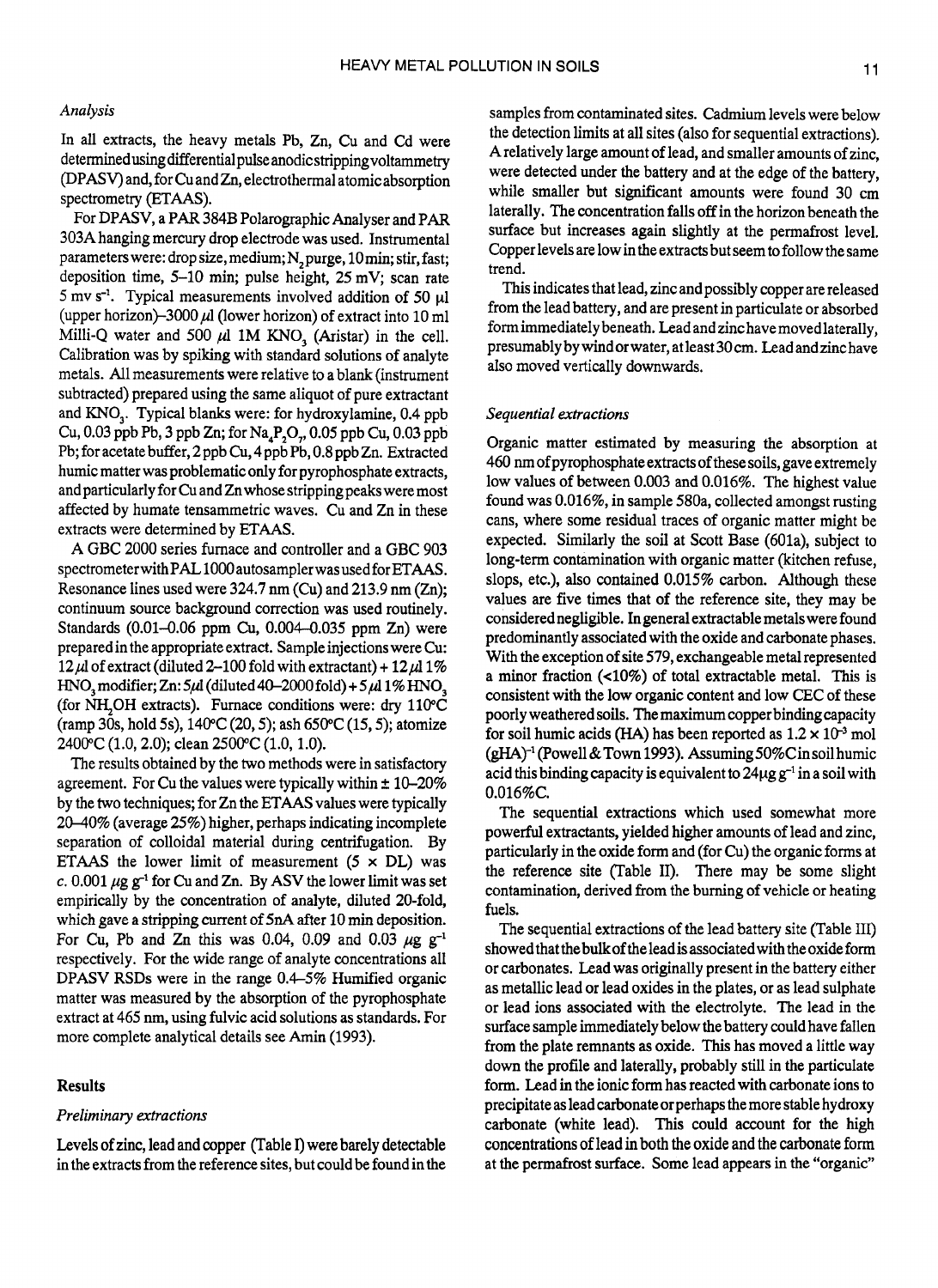| Table II. Results of acetic acid and sequential extractions of the reference                  |  |
|-----------------------------------------------------------------------------------------------|--|
| site samples. Reference site situated 50 m N of site 578. Values in $\mu$ g g <sup>-1</sup> . |  |

|    |        | depth     | acetic |        | sequential extractions |       |         |
|----|--------|-----------|--------|--------|------------------------|-------|---------|
|    | sample | cm        | acid   | exchg. | carbonate              | oxide | organic |
| Pb | 645b   | $0 - 5$   | < 0.01 | <0.09  | <0.09                  | 0.14  | 0.09    |
|    | 645c   | $5 - 20$  | < 0.01 | <0.09  | &0.09                  | 0.14  | 0.12    |
|    | 645d   | $20 - 30$ | < 0.01 | <0.09  | 0.09                   | 0.14  | <0.09   |
| Zn | 645b   | $0 - 5$   | 0.11   | <0.03  | 0.4                    | 1.4   | <0.28   |
|    | 645c   | $5 - 20$  | 0.15   | <0.03  | 0.7                    | 1.0   | < 0.28  |
|    | 645d   | $20 - 30$ | 0.02   | 0.04   | 0.09                   | 1.4   | < 0.28  |
| Cu | 645b   | $0 - 5$   | 0.02   | <0.04  | 0.08                   | 0.1   | 0.53    |
|    | 645c   | $5 - 20$  | <0.01  | 0.01   | 0.08                   | 0.15  | 0.64    |
|    | 645d   | $20 - 30$ | < 0.01 | 0.11   | 0.21                   | 0.48  | 0.74    |

fraction although, given the minimal amount of organic matter present and its finite metal binding capacity, this is likely to include lead in the oxide form that had not been dissolved during the preceding extractions.

Most of the zinc appears in the oxide fraction, but appreciable amounts also appear in the pyrophosphate extract. Zinc oxide **is** less stable than lead oxide. Surprisingly, little zinc is associated with carbonate. The zinc in the pyrophosphate extract may be associated with organic matter, but, **as** with lead, it may represent residual oxide not previously extracted. *As* the batteryplateswerenot analysed, **itisnotknownwhetherthezinc**  is associated with lead in the battey, or was external, associated with terminal clamps, copper wiring, etc. Copper is also found in the soil associated with the lead battery, (probably derived from wiring) but only in very small amounts, mainly as the carbonate.

More can be learned about the behaviour of copper from its occurrence under a coil of copper wire (Table JY). Copper and zinc were found at high concentration in the acetic acid extract of soils from immediately below the copper wire (Table 11), and were detected in material *5 cm* down. Samples were not taken from deeper layers, and therefore the extent of movement can not be judged.

The sequential analyses (Table IV) show that under the copper wire, copper is present largely in the ionic form or as carbonate, with a smaller proportion as oxide. Only a small proportion of the copper has penetrated more than **2** cm into the soil. This is probably because the copper metal, has, in the first instance, to be oxidized and dissolved in what little moisture is present. It may then react with carbonate or hydroxide ions present to precipitate **as** copper carbonate or oxides, probably through the basic sulphates or basic carbonates (CuSO<sub>4</sub>.3Cu(OH)<sub>1</sub>, CuCO<sub>3</sub>.3Cu(OH)<sub>1</sub>). At an adjacent site ccpper pipe was observed to be corroding, with the liberation of greencopper **salts** on the surface of the soil. However insufficient material was available to identify these phases.

Zinc was found associated with the copper, although its origin was not obvious. It was, however, more mobile, moving further into the soil indicating greater solubility of Zn

**Table 111.** Results **of** analyses of sequential extracts from three sites associated with a crushed lead battery at Marble Point. Results expressed as  $\mu$ g g<sup>-1</sup> soil (particle size <1mm).

|    |                                        | depth                                  |        |           |       |         |  |  |  |
|----|----------------------------------------|----------------------------------------|--------|-----------|-------|---------|--|--|--|
|    | sample                                 | cm                                     | exchg. | carbonate | oxide | organic |  |  |  |
| Pb | beneath centre of crushed lead battery |                                        |        |           |       |         |  |  |  |
|    | 578a                                   | $20 - 30$                              | 75     | 492       | 460   | 99      |  |  |  |
|    | 578b                                   | $30 - 40$                              | 6.3    | 50        | 126   | 74      |  |  |  |
|    | 578c                                   | $40 - 55$                              | 1.0    | 13        | 23    | 14      |  |  |  |
|    | 578d                                   | <55                                    | 1.4    | 116       | 187   | 33      |  |  |  |
|    |                                        | beneath edge of battery                |        |           |       |         |  |  |  |
|    | 643a                                   | $0 - 5$                                | 89     | 287       | 431   | 242     |  |  |  |
|    | 643b                                   | $10 - 15$                              | 0.08   | 0.29      | 0.33  | 10      |  |  |  |
|    | 643c                                   | $20 - 30$                              | 3.8    | 47        | 112   | 10      |  |  |  |
|    |                                        | 30 cm from edge of battery             |        |           |       |         |  |  |  |
|    | 643d                                   | $0 - 5$                                | 18     | 40        | 97    | 51      |  |  |  |
|    | 643e                                   | $10 - 15$                              | 2.3    | 28        | 244   | 15      |  |  |  |
|    | 643f                                   | $20 - 30$                              | 3.9    | 28        | 68    | 25      |  |  |  |
| Zn |                                        | beneath centre of crushed lead battery |        |           |       |         |  |  |  |
|    | 578a                                   | $20 - 30$                              | 0.16   | 0.22      | 15    | 2.7     |  |  |  |
|    | 578b                                   | $30 - 40$                              | 0.05   | 0.10      | 5.3   | 0.47    |  |  |  |
|    | 578c                                   | 40-55                                  | <0.03  | 0.07      | 1.6   | 0.20    |  |  |  |
|    | 578d                                   | 55                                     | <0.04  | 0.07      | 1.1   | <0.03   |  |  |  |
|    |                                        | beneath edge of battery                |        |           |       |         |  |  |  |
|    | 643a                                   | 0-5                                    | 0.37   | 1.1       | 4.2   | 1.0     |  |  |  |
|    | 643b                                   | $10 - 15$                              | 0.05   | 0.08      | 1.6   | 0.4     |  |  |  |
|    | 643c                                   | $20 - 30$                              | <0.03  | 0.25      | 1.6   | <0.03   |  |  |  |
|    | 30 cm from edge of battery             |                                        |        |           |       |         |  |  |  |
|    | 643d                                   | $0 - 5$                                | <0.03  | 0.56      | 6.5   | 1.7     |  |  |  |
|    | 643e                                   | $10 - 15$                              | 0.03   | 0.39      | 6.6   | 1.9     |  |  |  |
|    | 643f                                   | $20 - 30$                              | <0.03  | 0.40      | 2.0   | 0.2     |  |  |  |
| Cu | beneath centre of crushed lead battery |                                        |        |           |       |         |  |  |  |
|    | 578a                                   | $20 - 30$                              | <0.04  | 0.18      | 0.34  | 0.71    |  |  |  |
|    | 578b                                   | $30 - 40$                              | <0.04  | 0.21      | 0.30  | 0.88    |  |  |  |
|    | 578c                                   | $40 - 55$                              | <0.04  | 0.24      | 0.10  | 0.81    |  |  |  |
|    | 578d                                   | 55                                     | 0.04   | 0.20      | 0.37  | 1.1     |  |  |  |
|    | beneath edge of battery                |                                        |        |           |       |         |  |  |  |
|    | 643a                                   | $0 - 5$                                | 0.19   | 1.81      | <0.04 | <0.2    |  |  |  |
|    | 643b                                   | $10 - 15$                              | <0.04  | 0.11      | 0.08  | <0.2    |  |  |  |
|    | 643c                                   | $20 - 30$                              | <0.04  | 0.84      | <0.04 | 0.9     |  |  |  |
|    | 30 cm from edge of battery             |                                        |        |           |       |         |  |  |  |
|    | 643d                                   | $0 - 5$                                | 0.18   | 0.29      | <0.04 | 0.4     |  |  |  |
|    | 643e                                   | $10 - 15$                              | 0.04   | 0.08      | 0.04  | 0.6     |  |  |  |
|    | 643f                                   | 20-30                                  | 0.04   | 0.05      | <0.04 | 1.0     |  |  |  |
|    |                                        |                                        |        |           |       |         |  |  |  |

in the alkaline **soil.** 

Under the soils contaminated by rusting cans **(580),** zinc levels are high, while traces of copper and lead are also present. Zincmay bepresent in thesolder in thecansorbeassociatedwith the tinplate, although other sources of zinc, such as zinc-coated steel may also be present in the dump. At the fire site *(582),*  levels of zinc are extremely high at the surface. It is probable that zinc-coated steel was associated with the wood (nails, bolts, wire, etc.), contributing zinc to the ash. Tin was not looked for in this study but would be expected under the rusting cans.

The sequential extractions show that at the fire site (582,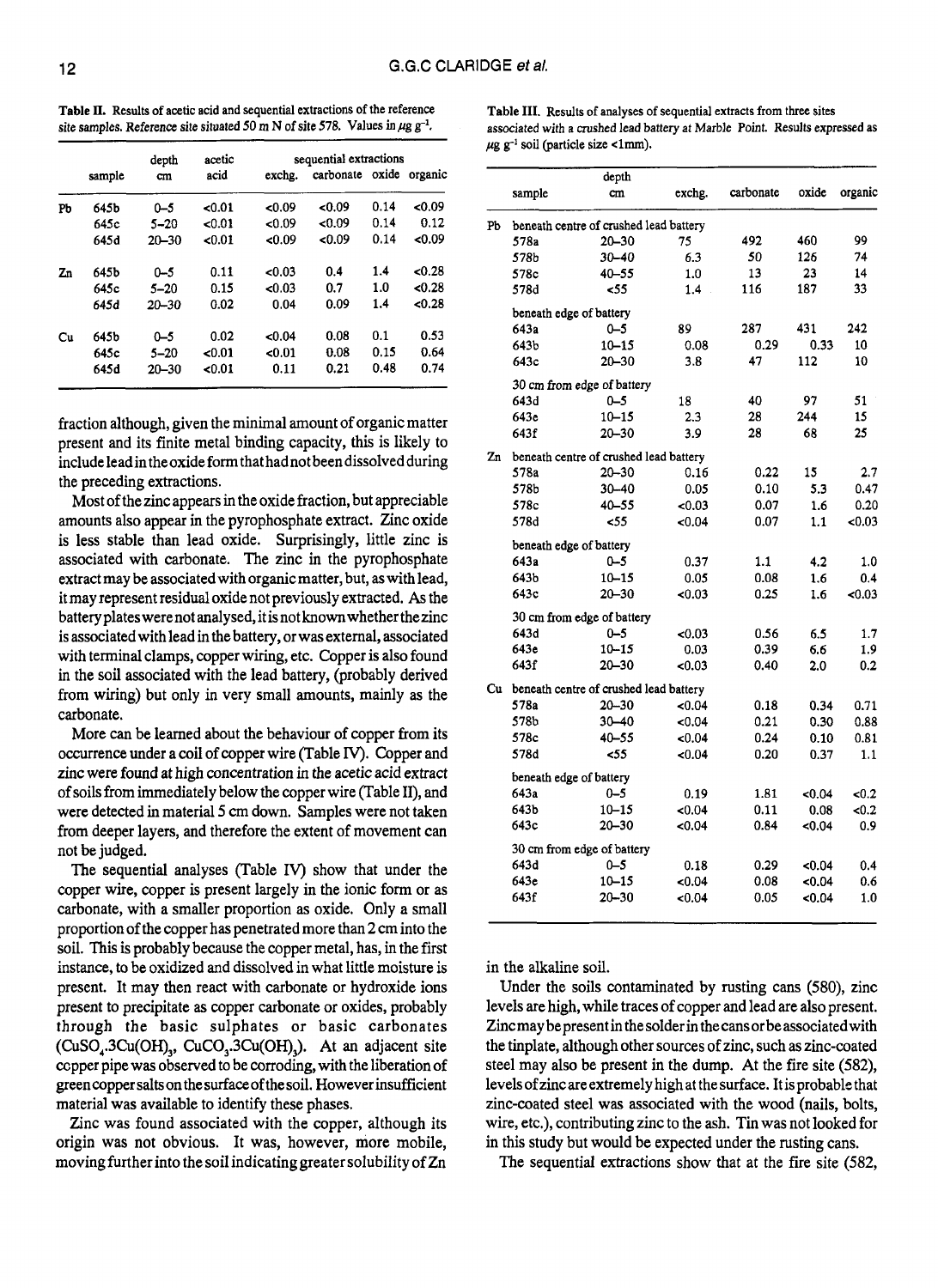Table IV. Results of sequential extraction **of Cu** and Zn from **soils**  associated with copper wire, Marble Point ( $\mu$ g g<sup>-1</sup>).

|    |      | exchangeable | carbonate | oxide | organic |
|----|------|--------------|-----------|-------|---------|
| Zn | 579a | 1.5          | 1.5       | 2.7   | 1.9     |
|    | 579b | 5.8          | 6.4       | 11.0  | 8.4     |
| Cu | 579a | 35           | 37        | 13    | 12      |
|    | 579b | 1. 7         | 2.1       | 1.8   | 3.8     |

Table V) zinc is present largely as the oxide, but, as a consequence of its reactivity, is also present in the ionic form, as carbonate, and in the humic fraction. The high levels of zinc in the latter fraction are more likely to result from extraction of zinc not completely released by the preceding extraction, rather than be associated with organic matter. The highest amount of lead extracted is found in the organic fraction; this may well be associated with organic matter, although pyrophosphate only extracted 0.01% organic carbon, about three times the amount found in the reference site. Copper is found largely in the carbonate and organic fractions.

The one site from Scott Base (601), (Table V) on rock of totally different composition from the reference site, also shows high levels of zinc, and appreciable amounts of lead and copper, which extend at least **20** cm down the profile. Zinc and lead are present largely as carbonate and oxide, with lesser amounts in the organic fraction, while copper appears largely in the organic fraction.

The origin of these heavy metals is not immediately apparent, but possible sources are leaching of zinc oxides from metal surfaces such as guy wires, garbage tins or wire mesh, lead from painted surfaces, tin cans etc., and copper from wire scraps. The buildings themselves were clad with aluminium sheet, but the passages between buildings were constructed from galvanized sheet steel (Quartermain 1971). It is evident that even without obvious contamination, human activity adds heavy metals to the environment.

# **Discussion**

### *Lead*

The reference site at Marble Point contains very low levels of lead, mostly as oxide. This may represent naturally occurring levels, as it is evenly distributed down the profile, but could be due to the burning of lead-containing fuels during the period of occupation of the camp. Lead levels are significantly higher in the contaminated site at Scott Base than in the reference site at Marble Point. It is possible that theselevelscouldalso arise from the burning of lead-containing fuel, but this would need to be checked by selecting a reference site on the same rock type, but remote from human activities. Some data is available from another study of soil contamination carried out around Vanda Station, some **30km** to the west, formed on rocks broadly similar to those at Marble Point (Sheppard *et* **a!.** 1994). Using a

| Table V. Results of sequential extractions of lead, zinc and copper from the site         |
|-------------------------------------------------------------------------------------------|
| on the edge of the rubbish dump at Marble Point (580), at the fire site at Marble         |
| Point (582) and the site at Scott Base (601). Concentrations in $\mu$ g g <sup>-1</sup> . |

|    | sample                                 | depth<br>$cm$                          | exchg.  | carbonate |      | oxide organic |  |  |
|----|----------------------------------------|----------------------------------------|---------|-----------|------|---------------|--|--|
| Pb |                                        | Under rusty cans, Marble Point         |         |           |      |               |  |  |
|    | 580a                                   | $0 - 2$                                | $0.1$   | 0.94      | 0.70 | 5.9           |  |  |
|    | 580b                                   | $0 - 2$                                | $0.1$   | 0.1       | 1.43 | 0.7           |  |  |
|    |                                        | Site of fire, Marble Point             |         |           |      |               |  |  |
|    | 582b                                   | $0 - 3$                                | 4.3     | 7.9       | 32   | 126           |  |  |
|    | 582c                                   | $3 - 10$                               | $0.1$   | < 0.1     | 0.21 | < 0.1         |  |  |
|    | 583d                                   | 10–16                                  | <0.1    | 0.11      | 0.21 | 0.12          |  |  |
|    |                                        | By door, old mess hut site, Scott Base |         |           |      |               |  |  |
|    | 601a                                   | $0 - 1$                                | 0.26    | 6.6       | 33   | 37            |  |  |
|    | 601b                                   | $1 - 8$                                | 0.1     | 5.3       | 9.0  | 36            |  |  |
|    | 601c                                   | 8–19                                   | <0.1    | 0.56      | 0.78 | 1.2           |  |  |
|    | 601d                                   | $19 - 29$                              | <0.1    | 0.12      | 0.17 | 0.51          |  |  |
| Zn |                                        | Under rusty cans, Marble Point         |         |           |      |               |  |  |
|    | 580a                                   | $0 - 2$                                | 2.7     | 14        | 81   | 32            |  |  |
|    | 580b                                   | $0 - 2$                                | 2.5     | 9.6       | 34   | 15            |  |  |
|    | Site of fire, Marble Point             |                                        |         |           |      |               |  |  |
|    | 582b                                   | $0 - 3$                                | 94      | 87        | 1080 | 415           |  |  |
|    | 582c                                   | $3 - 10$                               | 0.16    | 1.3       | 6.7  | 1.02          |  |  |
|    | 583d                                   | $10 - 16$                              | 0.22    | 1.2       | 5.5  | 1.47          |  |  |
|    | By door, old mess hut site, Scott Base |                                        |         |           |      |               |  |  |
|    | 601a                                   | $0 - 1$                                | 2.3     | 62        | 67   | 24            |  |  |
|    | 601b                                   | $1 - 8$                                | 11.25   | 61        | 139  | 47            |  |  |
|    | 601c                                   | 8–19                                   | 0.61    | 3.1       | 3.7  | 3.7           |  |  |
|    | 601d                                   | 19–29                                  | 0.17    | 5.1       | 22   | 7.2           |  |  |
| Cu |                                        | Under rusty cans, Marble Point         |         |           |      |               |  |  |
|    | 580a                                   | $0 - 2$                                | <0.04   | 0.80      | 1.24 | 2.9           |  |  |
|    | 580b                                   | $0 - 2$                                | <0.04   | 0.40      | 0.35 | 0.53          |  |  |
|    | Site of fire, Marble Point             |                                        |         |           |      |               |  |  |
|    | 582b                                   | $0 - 3$                                | 1.84    | 4.7       | 1.8  | 5.1           |  |  |
|    | 582c                                   | $3 - 10$                               | 0.40    | 0.61      | 0.11 | 0.34          |  |  |
|    | 583d                                   | $10 - 16$                              | 0.15    | <0.04     | 0.11 | 0.18          |  |  |
|    | By door, old mess hut site, Scott Base |                                        |         |           |      |               |  |  |
|    | 601a                                   | $0 - 1$                                | 0.14    | 0.89      | 0.41 | 2.0           |  |  |
|    | 601b                                   | $1 - 8$                                | $2.2\,$ | 6.4       | 1.7  | 5.2           |  |  |
|    | 601c                                   | 8–19                                   | 0.57    | 0.50      | 1.3  | 1.2           |  |  |
|    | 601d                                   | 19–29                                  | 0.14    | 0.70      | 0.6  | 0.3           |  |  |
|    |                                        |                                        |         |           |      |               |  |  |

complexing technique similar to that used for extracting oxide-held elements used here, background levels of  $0.4 \mu g g^{-1}$ Pb were found.

Lead is found in significant amounts near a crushed lead/acid battery, where it is associated with carbonates and oxides. Lead/ acid batteries contain lead as a paste of lead oxide in metallic lead, and also as lead ions in solution in the sulphuric acid electrolyte. Thus lead oxide was mechanically added to the soil surface, where it could be transported laterally by wind or downward by water or mechanical mixing. It is not clear whetherthe **sitewasdisturbedduringthecrushingofthebattery,**  orwhether leadoxide particles have beenmoved through the soil by water from melting snow. Lead in the ionic form is found in the soil, either on the exchange complex of the very small clay